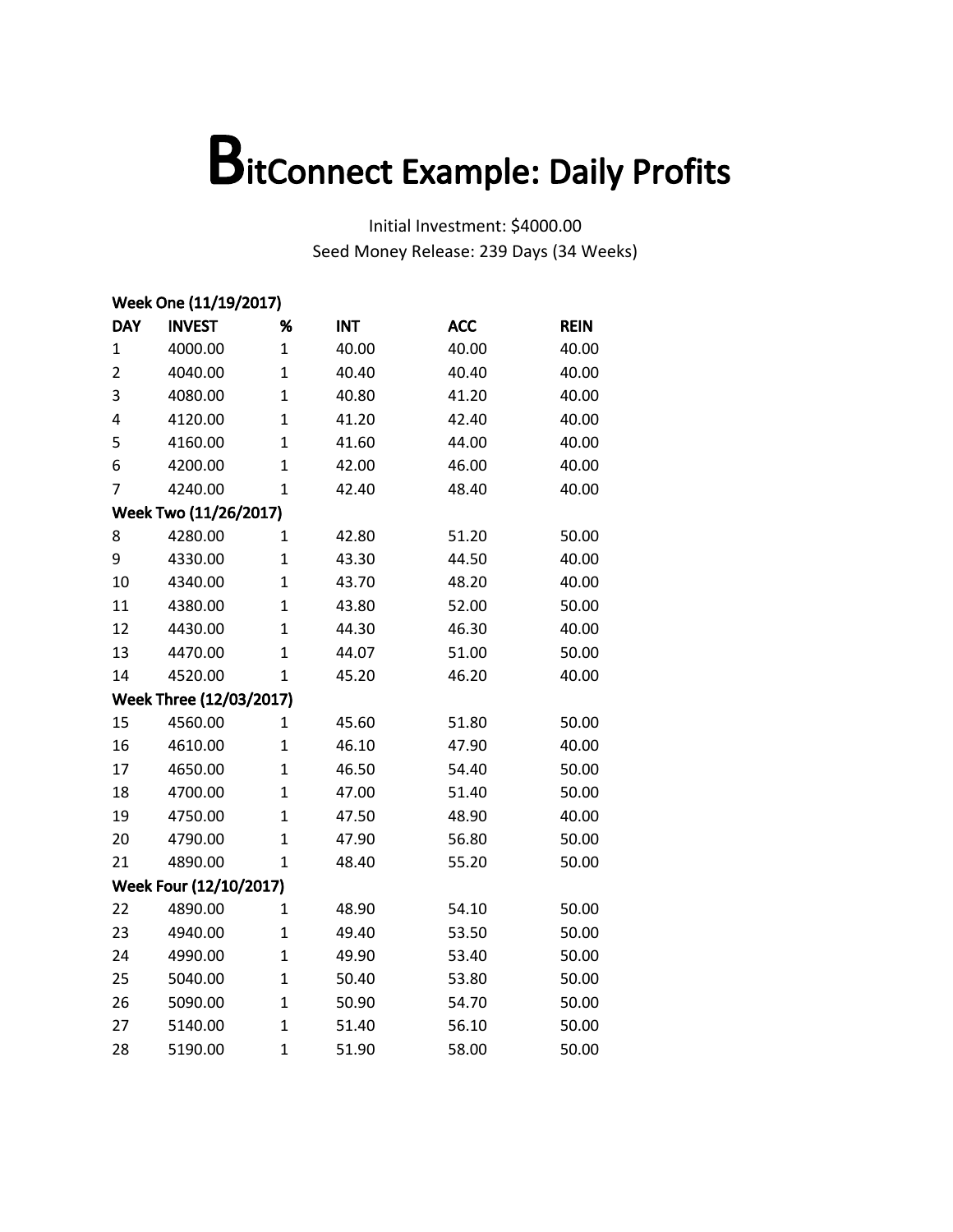|    | Week Five (12/17/2017)  |                |        |       |       |  |  |  |
|----|-------------------------|----------------|--------|-------|-------|--|--|--|
| 29 | 5240.00                 | $\mathbf 1$    | 52.40  | 55.40 | 50.00 |  |  |  |
| 30 | 5290.00                 | $\mathbf{1}$   | 52.90  | 58.30 | 50.00 |  |  |  |
| 31 | 5340.00                 | $\mathbf{1}$   | 53.40  | 61.70 | 60.00 |  |  |  |
| 32 | 5400.00                 | $\mathbf{1}$   | 54.00  | 55.70 | 50.00 |  |  |  |
| 33 | 5450.00                 | $\mathbf{1}$   | 54.50  | 60.20 | 60.00 |  |  |  |
| 34 | 5510.00                 | $\mathbf{1}$   | 55.10  | 55.30 | 50.00 |  |  |  |
| 35 | 5560.00                 | $\mathbf 1$    | 55.60  | 60.90 | 60.00 |  |  |  |
|    | Week Six (12/24/2017)   |                |        |       |       |  |  |  |
| 36 | 5620.00                 | $\mathbf 1$    | 56.20  | 57.10 | 50.00 |  |  |  |
| 37 | 5670.00                 | $\mathbf{1}$   | 56.70  | 63.80 | 60.00 |  |  |  |
| 38 | 5730.00                 | $\mathbf{1}$   | 57.30  | 61.10 | 60.00 |  |  |  |
| 39 | 5790.00                 | $\mathbf{1}$   | 57.90  | 59.00 | 50.00 |  |  |  |
| 40 | 5840.00                 | $\mathbf{1}$   | 58.40  | 67.40 | 60.00 |  |  |  |
| 41 | 5900.00                 | $\mathbf{1}$   | 59.00  | 66.40 | 60.00 |  |  |  |
| 42 | 5960.00                 | $\mathbf{1}$   | 59.60  | 66.00 | 60.00 |  |  |  |
|    | Week Seven (12/31/2017) |                |        |       |       |  |  |  |
| 43 | 3020.00                 | $\mathbf{1}$   | 60.20  | 66.20 | 60.00 |  |  |  |
| 44 | 6080.00                 | $\mathbf 1$    | 60.80  | 67.00 | 60.00 |  |  |  |
| 45 | 6140.00                 | $\overline{1}$ | 61.40  | 68.40 | 60.00 |  |  |  |
| 46 | 6200.00                 | $\mathbf{1}$   | 62.00  | 70.40 | 70.00 |  |  |  |
| 47 | 6270.00                 | $\mathbf{1}$   | 62.70  | 63.10 | 60.00 |  |  |  |
| 48 | 6330.00                 | $\overline{1}$ | 63.300 | 66.40 | 60.00 |  |  |  |
| 49 | 6390.00                 | $\mathbf{1}$   | 63.90  | 70.30 | 70.00 |  |  |  |
|    | Week Eight (1/07/2018)  |                |        |       |       |  |  |  |
| 50 | 6460.00                 | $\mathbf{1}$   | 64.60  | 64.90 | 60.00 |  |  |  |
| 51 | 6520.00                 | $\mathbf{1}$   | 65.20  | 70.10 | 70.00 |  |  |  |
| 52 | 6590.00                 | $\overline{1}$ | 65.90  | 66.00 | 60.00 |  |  |  |
| 53 | 6650.00                 | $\mathbf{1}$   | 66.50  | 72.50 | 70.00 |  |  |  |
| 54 | 6720.00                 | $\mathbf 1$    | 67.20  | 69.70 | 60.00 |  |  |  |
| 55 | 6780.00                 | $\mathbf 1$    | 67.80  | 77.50 | 70.00 |  |  |  |
| 56 | 6850.00                 | $\mathbf{1}$   | 68.50  | 76.00 | 70.00 |  |  |  |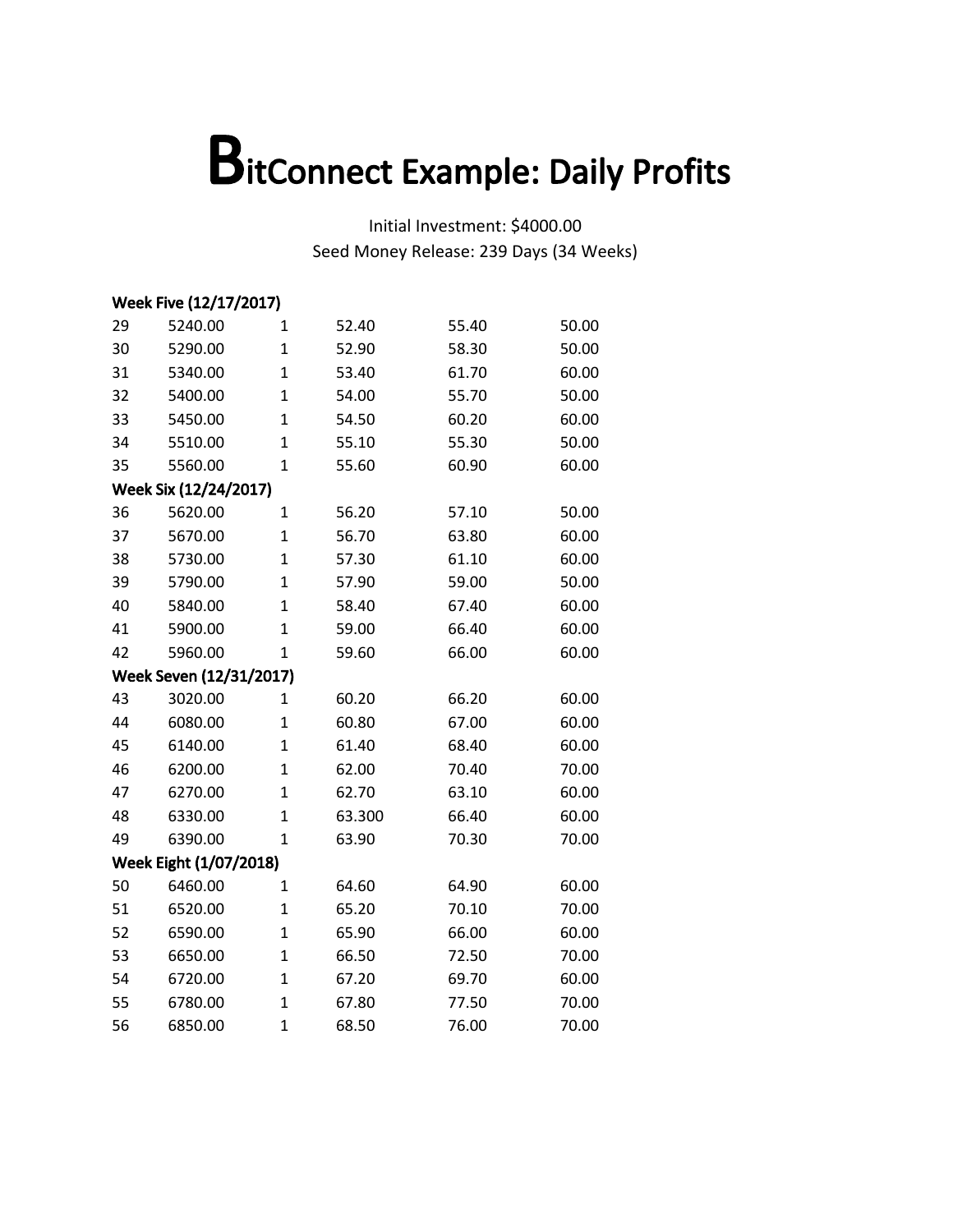| Week Nine (1/14/2018) |                                |                |       |       |       |  |
|-----------------------|--------------------------------|----------------|-------|-------|-------|--|
| 57                    | 6920.00                        | $\mathbf 1$    | 69.20 | 75.20 | 70.00 |  |
| 58                    | 6990.00                        | $\mathbf{1}$   | 69.90 | 75.10 | 70.00 |  |
| 59                    | 7060.00                        | $\mathbf 1$    | 70.60 | 75.70 | 70.00 |  |
| 60                    | 7130.00                        | $\overline{1}$ | 71.30 | 77.00 | 70.00 |  |
| 61                    | 7200.00                        | $\overline{1}$ | 72.00 | 79.00 | 70.00 |  |
| 62                    | 7270.00                        | $\mathbf{1}$   | 72.70 | 81.70 | 80.00 |  |
| 63                    | 7350.00                        | $\mathbf 1$    | 7350  | 75.20 | 70.00 |  |
|                       | Week Ten (1/21/2018)           |                |       |       |       |  |
| 64                    | 7420.00                        | $\mathbf 1$    | 74.20 | 79.40 | 70.00 |  |
| 65                    | 7490.00                        | $\mathbf 1$    | 74.90 | 84.30 | 80.00 |  |
| 66                    | 7570.00                        | $\overline{1}$ | 75.70 | 80.00 | 80.00 |  |
| 67                    | 7650.00                        | $\mathbf{1}$   | 76.50 | 76.50 | 70.00 |  |
| 68                    | 7720.00                        | $\mathbf{1}$   | 77.20 | 83.70 | 80.00 |  |
| 69                    | 7800.00                        | $\mathbf{1}$   | 78.00 | 81.70 | 80.00 |  |
| 70                    | 7880.00                        | $\mathbf 1$    | 78.80 | 80.50 | 80.00 |  |
|                       | <b>Week Eleven (1/28/2018)</b> |                |       |       |       |  |
| 71                    | 7960.00                        | 1              | 79.60 | 80.10 | 80.00 |  |
| 72                    | 8040.00                        | $\mathbf 1$    | 80.40 | 80.50 | 80.00 |  |
| 73                    | 8120.00                        | $\overline{1}$ | 81.20 | 81.70 | 80.00 |  |
| 74                    | 8200.00                        | $\mathbf 1$    | 82.00 | 83.70 | 80.00 |  |
| 75                    | 8280.00                        | $\mathbf{1}$   | 82.80 | 86.50 | 80.00 |  |
| 76                    | 8360.00                        | $\overline{1}$ | 83.60 | 90.10 | 90.00 |  |
| 77                    | 8450.00                        | 1              | 84.50 | 84.60 | 80.00 |  |
|                       | <b>Week Twelve (1/14/2018)</b> |                |       |       |       |  |
| 78                    | 8530.00                        | $\mathbf{1}$   | 85.30 | 89.90 | 80.00 |  |
| 79                    | 8610.00                        | $\mathbf{1}$   | 86.10 | 96.00 | 90.00 |  |
| 80                    | 8700.00                        | $\mathbf{1}$   | 87.00 | 93.00 | 90.00 |  |
| 81                    | 8790.00                        | $\overline{1}$ | 87.90 | 90.90 | 90.00 |  |
| 82                    | 8880.00                        | $\mathbf{1}$   | 88.80 | 89.70 | 80.00 |  |
| 83                    | 8960.00                        | $\mathbf{1}$   | 89.60 | 99.30 | 90.00 |  |
| 84                    | 9050.00                        | $\overline{1}$ | 90.50 | 99.80 | 90.00 |  |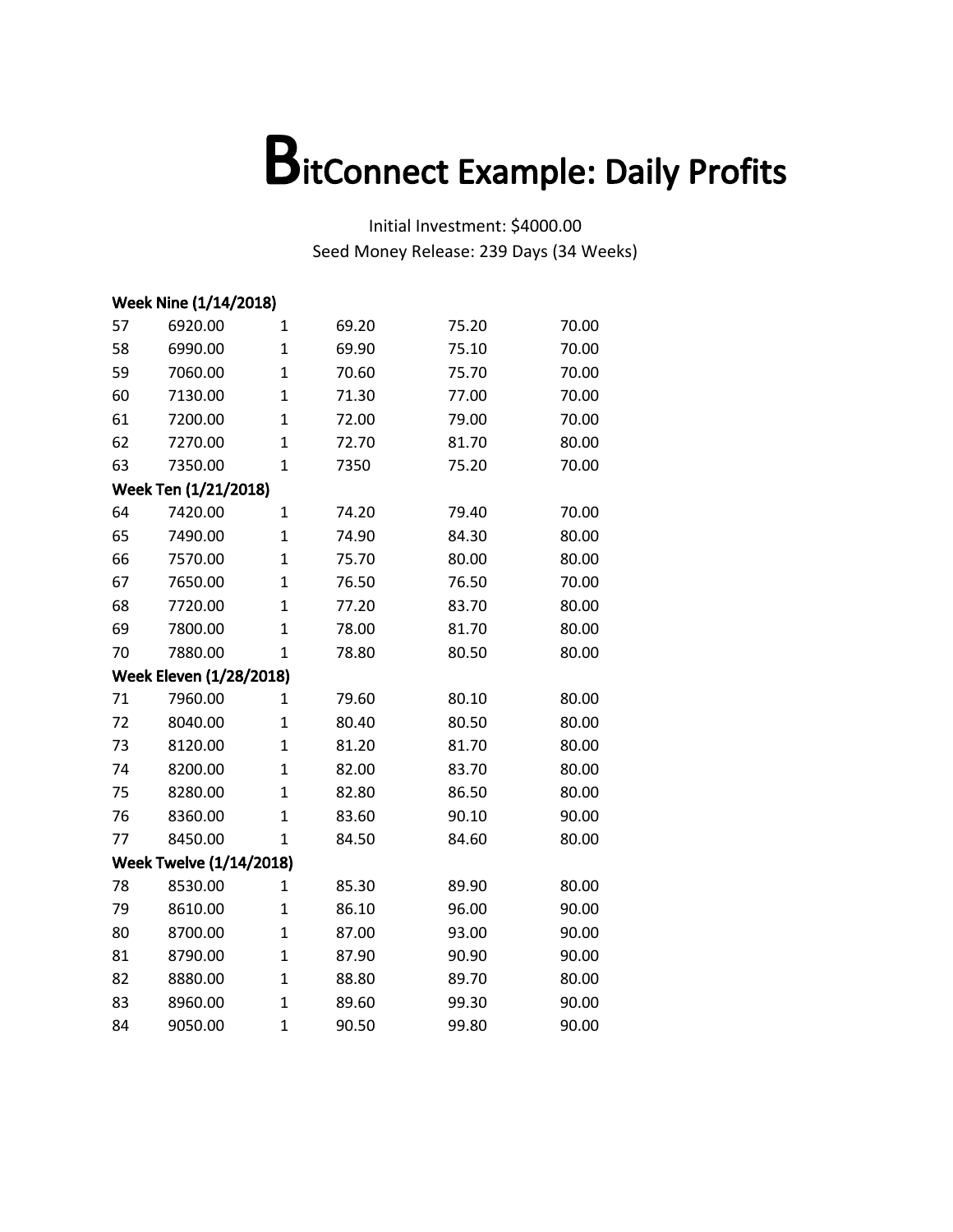|     | <b>Week Thirteen (2/04/2018)</b> |                |        |        |        |
|-----|----------------------------------|----------------|--------|--------|--------|
| 85  | 9140.00                          | 1              | 91.40  | 101.20 | 100.00 |
| 86  | 9240.00                          | $\mathbf{1}$   | 92.40  | 93.60  | 90.00  |
| 87  | 9330.00                          | $\overline{1}$ | 93.30  | 96.90  | 90.00  |
| 88  | 9420.00                          | $\overline{1}$ | 94.20  | 101.10 | 100.00 |
| 89  | 9520.00                          | $\overline{1}$ | 95.20  | 96.30  | 90.00  |
| 90  | 9610.00                          | $\mathbf{1}$   | 96.10  | 102.40 | 100.00 |
| 91  | 9710.00                          | $\overline{1}$ | 97.10  | 99.50  | 90.00  |
|     | <b>Week Fourteen (2/11/2018)</b> |                |        |        |        |
| 92  | 9800.00                          | 1              | 98.00  | 107.50 | 100.00 |
| 93  | 9900.00                          | $\mathbf{1}$   | 99.00  | 106.50 | 100.00 |
| 94  | 10000.00                         | $\mathbf{1}$   | 100.00 | 106.50 | 100.00 |
| 95  | 10100.00                         | $\mathbf{1}$   | 101.00 | 107.50 | 100.00 |
| 96  | 10200.00                         | $\mathbf{1}$   | 102.00 | 109.50 | 100.00 |
| 97  | 10300.00                         | $\mathbf{1}$   | 104.00 | 113.50 | 110.00 |
| 98  | 10410.00                         | $\overline{1}$ | 104.00 | 107.50 | 100.00 |
|     | <b>Week Fifteen (2/18/2018)</b>  |                |        |        |        |
| 99  | 10510.00                         | $\mathbf{1}$   | 105.10 | 112.60 | 110.00 |
| 100 | 10620.00                         | 1              | 106.20 | 108.80 | 100.00 |
| 101 | 10720.00                         | $\mathbf{1}$   | 107.20 | 116.00 | 110.00 |
| 102 | 10830.00                         | $\overline{1}$ | 108.30 | 114.30 | 110.00 |
| 103 | 10940.00                         | $\mathbf{1}$   | 109.40 | 113.70 | 110.00 |
| 104 | 11050.00                         | $\overline{1}$ | 110.50 | 114.20 | 110.00 |
| 105 | 11160.00                         | 1              | 111.60 | 115.80 | 110.00 |
|     | <b>Week Sixteen (2/25/2018)</b>  |                |        |        |        |
| 106 | 11270.00                         | $\mathbf{1}$   | 112.70 | 118.50 | 110.00 |
| 107 | 11380.00                         | $\mathbf{1}$   | 113.80 | 122.30 | 120.00 |
| 108 | 11500.00                         | $\mathbf{1}$   | 115.00 | 117.30 | 110.00 |
| 109 | 11500.00                         | $\mathbf{1}$   | 115.00 | 122.30 | 120.00 |
| 110 | 11620.00                         | $\mathbf{1}$   | 116.20 | 118.50 | 110.00 |
| 111 | 11730.00                         | $\overline{1}$ | 117.30 | 125.80 | 120.00 |
| 112 | 11850.00                         | $\overline{1}$ | 118.50 | 124.30 | 120.00 |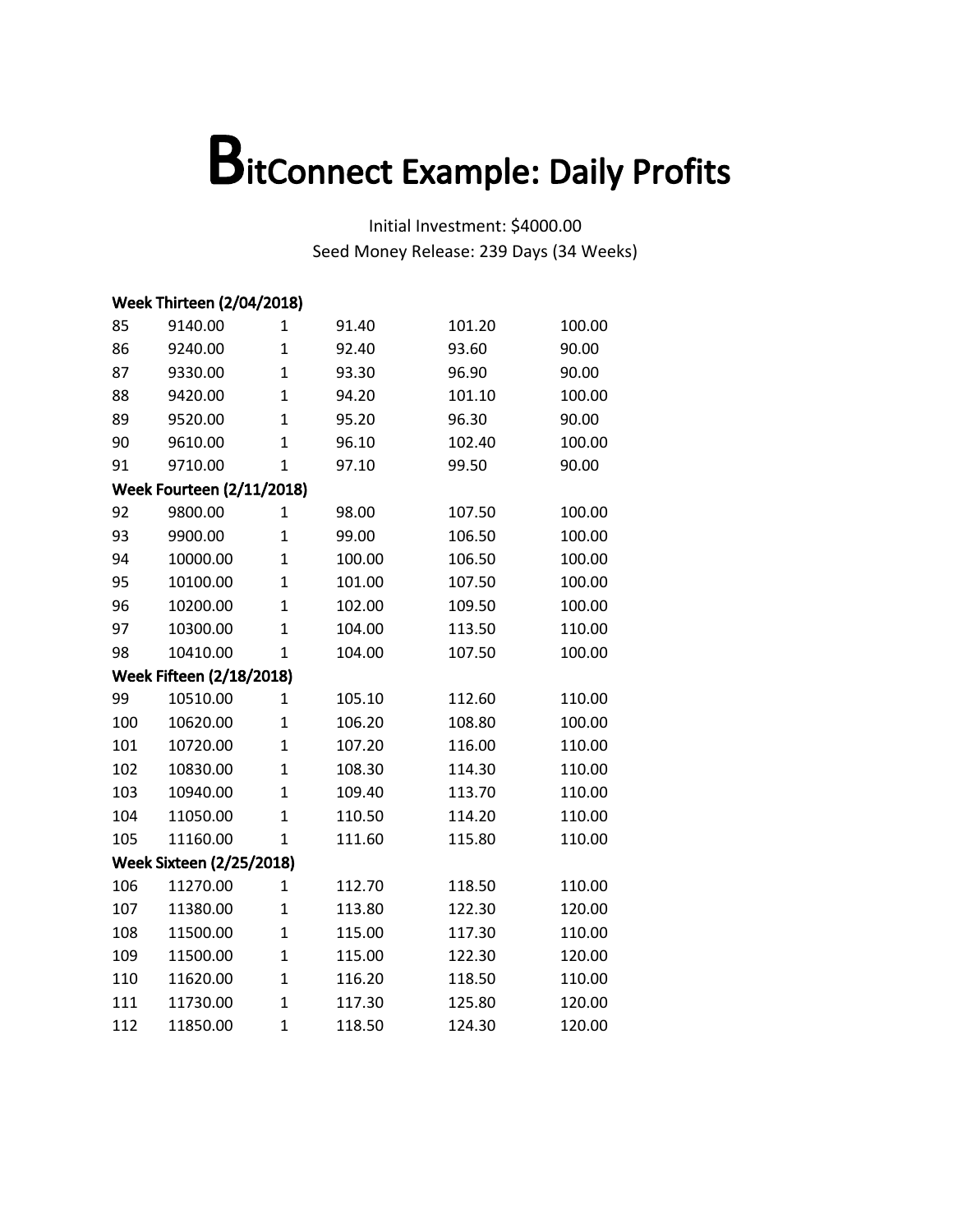|     | Week Seventeen (3/04/2018)       |                |        |        |        |
|-----|----------------------------------|----------------|--------|--------|--------|
| 113 | 11970.00                         | 1              | 119.70 | 124.00 | 120.00 |
| 114 | 12090.00                         | 1              | 120.90 | 124.90 | 120.00 |
| 115 | 12210.00                         | $\mathbf{1}$   | 122.10 | 127.00 | 120.00 |
| 116 | 12330.00                         | $\overline{1}$ | 123.30 | 130.30 | 130.00 |
| 117 | 12460.00                         | $\overline{1}$ | 124.60 | 124.90 | 120.00 |
| 118 | 12580.00                         | $\mathbf{1}$   | 125.80 | 130.70 | 130.00 |
| 119 | 12710.00                         | $\mathbf{1}$   | 127.10 | 127.80 | 120.00 |
|     | <b>Week Eighteen (3/11/2018)</b> |                |        |        |        |
| 120 | 12830.00                         | 1              | 128.30 | 136.10 | 130.00 |
| 121 | 12960.00                         | $\overline{1}$ | 129.60 | 135.70 | 130.00 |
| 122 | 13090.00                         | $\overline{1}$ | 130.90 | 136.60 | 130.00 |
| 123 | 13220.00                         | $\mathbf{1}$   | 132.20 | 138.80 | 130.00 |
| 124 | 13350.00                         | $\overline{1}$ | 133.50 | 142.30 | 140.00 |
| 125 | 13490.00                         | $\overline{1}$ | 134.90 | 137.20 | 130.00 |
| 126 | 13620.00                         | $\mathbf{1}$   | 136.20 | 143.40 | 140.00 |
|     | <b>Week Nineteen (3/18/2018)</b> |                |        |        |        |
| 127 | 13760.00                         | $\mathbf{1}$   | 137.60 | 141.00 | 140.00 |
| 128 | 13900.00                         | 1              | 139.00 | 140.00 | 140.00 |
| 129 | 14040.00                         | $\overline{1}$ | 140.40 | 140.40 | 140.00 |
| 130 | 14180.00                         | $\overline{1}$ | 141.80 | 142.20 | 140.00 |
| 131 | 14320.00                         | $\mathbf{1}$   | 143.20 | 145.40 | 140.00 |
| 132 | 14460.00                         | $\overline{1}$ | 144.60 | 150.20 | 150.00 |
| 133 | 14610.00                         | $\mathbf{1}$   | 146.10 | 146.30 | 140.00 |
|     | <b>Week Twenty (3/25/2018)</b>   |                |        |        |        |
| 134 | 14750.00                         | $\mathbf{1}$   | 147.50 | 153.80 | 150.00 |
| 135 | 14900.00                         | $\mathbf{1}$   | 149.00 | 152.80 | 150.00 |
| 136 | 15050.00                         | $\mathbf{1}$   | 150.50 | 153.30 | 150.00 |
| 137 | 15200.00                         | $\overline{1}$ | 152.00 | 155.30 | 150.00 |
| 138 | 15350.00                         | $\mathbf{1}$   | 153.50 | 158.80 | 150.00 |
| 139 | 15500.00                         | $\mathbf{1}$   | 155.00 | 163.80 | 160.00 |
| 140 | 15660.00                         | $\overline{1}$ | 156.60 | 159.80 | 150.00 |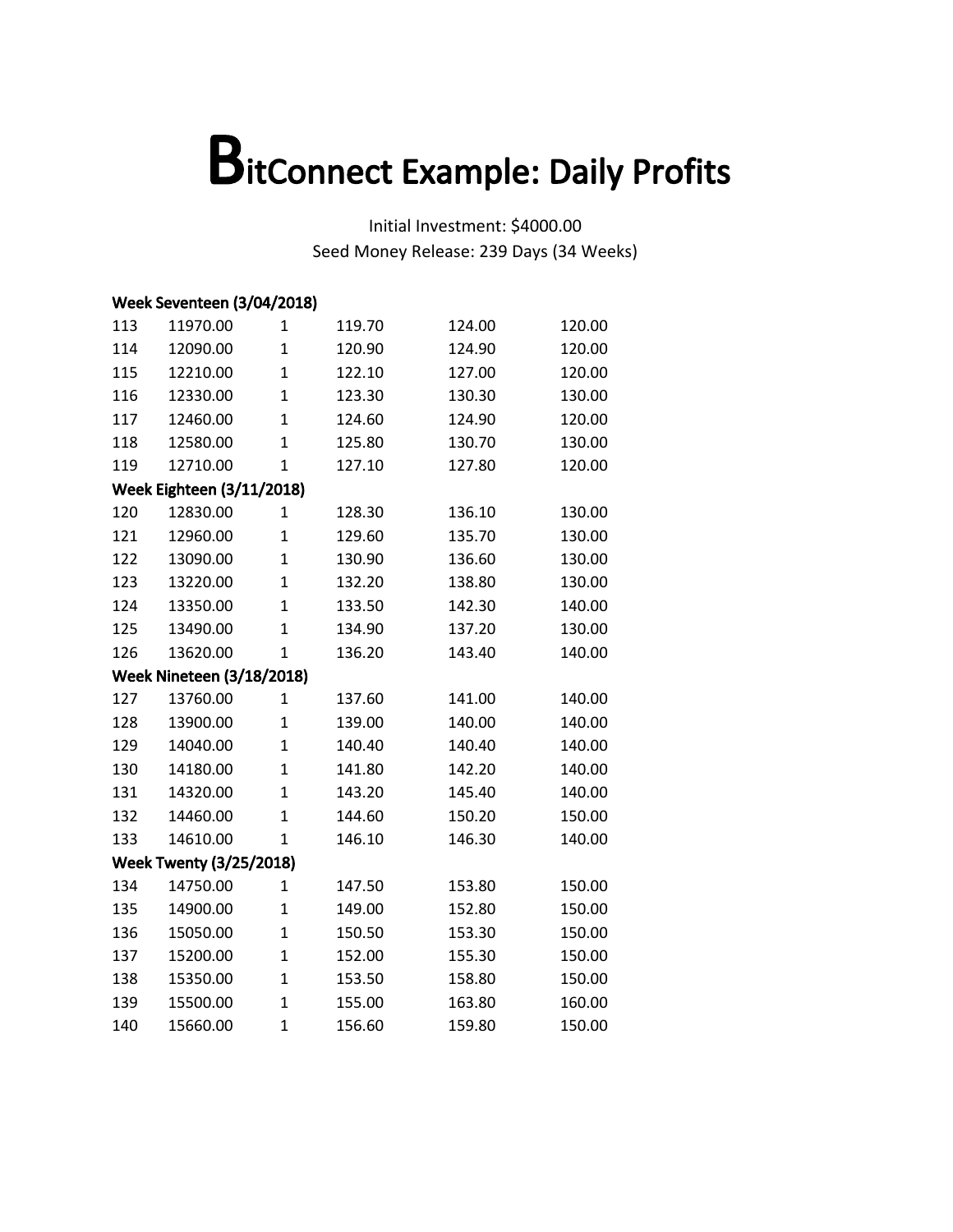| <b>Week Twenty-One (4/08/2018)</b> |                                    |                |        |        |        |  |  |
|------------------------------------|------------------------------------|----------------|--------|--------|--------|--|--|
| 141                                | 15810.00                           | 1              | 158.10 | 167.90 | 160.00 |  |  |
| 142                                | 15970.00                           | $\mathbf 1$    | 159.70 | 167.60 | 160.00 |  |  |
| 143                                | 16130.00                           | $\mathbf{1}$   | 161.30 | 168.90 | 160.00 |  |  |
| 144                                | 16290.00                           | $\mathbf 1$    | 162.90 | 171.80 | 170.00 |  |  |
| 145                                | 16460.00                           | $\mathbf{1}$   | 164.60 | 166.40 | 160.00 |  |  |
| 146                                | 16620.00                           | $\mathbf{1}$   | 166.20 | 172.60 | 170.00 |  |  |
| 147                                | 16790.00                           | $\overline{1}$ | 167.90 | 170.50 | 170.00 |  |  |
|                                    | <b>Week Twenty-Two (4/15/2018)</b> |                |        |        |        |  |  |
| 148                                | 17260.00                           | $\mathbf 1$    | 172.60 | 173.10 | 170.00 |  |  |
| 149                                | 17430.00                           | $\mathbf{1}$   | 174.30 | 177.40 | 170.00 |  |  |
| 150                                | 17600.00                           | $\mathbf{1}$   | 176.00 | 183.40 | 180.00 |  |  |
| 151                                | 17780.00                           | $\mathbf{1}$   | 177.80 | 181.20 | 180.00 |  |  |
| 152                                | 17960.00                           | $\mathbf{1}$   | 179.60 | 180.80 | 180.00 |  |  |
| 153                                | 18140.00                           | $\mathbf{1}$   | 181.40 | 182.20 | 180.00 |  |  |
| 154                                | 18320.00                           | $\mathbf{1}$   | 183.20 | 185.40 | 180.00 |  |  |
|                                    | Week Twenty-Three (4/22/2018)      |                |        |        |        |  |  |
| 155                                | 18500.00                           | 1              | 185.00 | 190.40 | 190.00 |  |  |
| 156                                | 18690.00                           | $\mathbf{1}$   | 186.90 | 187.30 | 180.00 |  |  |
| 157                                | 18870.00                           | $\mathbf{1}$   | 188.70 | 196.00 | 190.00 |  |  |
| 158                                | 19060.00                           | $\mathbf{1}$   | 190.60 | 196.60 | 190.00 |  |  |
| 159                                | 19250.00                           | $\mathbf{1}$   | 192.50 | 202.10 | 200.00 |  |  |
| 160                                | 19450.00                           | $\overline{1}$ | 194.50 | 196.60 | 190.00 |  |  |
| 161                                | 19640.00                           | $\mathbf{1}$   | 196.40 | 203.00 | 200.00 |  |  |
|                                    | Week Twenty-Four (4/29/2018)       |                |        |        |        |  |  |
| 162                                | 19840.00                           | $\mathbf 1$    | 198.40 | 201.40 | 200.00 |  |  |
| 163                                | 20040.00                           | $\mathbf{1}$   | 200.40 | 201.80 | 200.00 |  |  |
| 164                                | 20240.00                           | $\mathbf{1}$   | 202.40 | 204.20 | 200.00 |  |  |
| 165                                | 20440.00                           | $\mathbf{1}$   | 204.40 | 208.60 | 200.00 |  |  |
| 166                                | 20460.00                           | $\mathbf{1}$   | 206.40 | 215.00 | 210.00 |  |  |
| 167                                | 20670.00                           | $\mathbf{1}$   | 206.70 | 211.70 | 210.00 |  |  |
| 168                                | 20880.00                           | $\mathbf 1$    | 208.80 | 210.50 | 210.00 |  |  |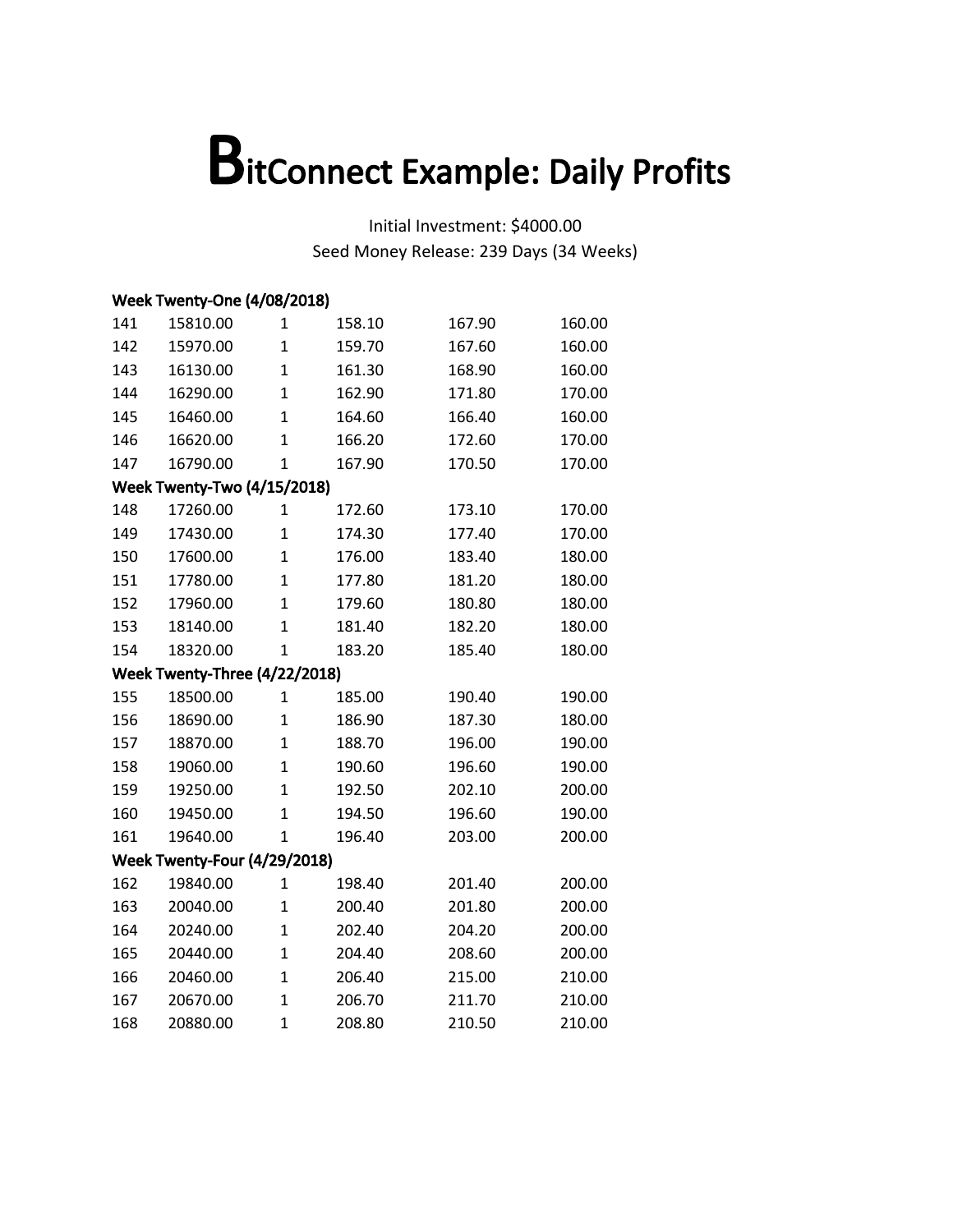|     | Week Twenty-Five (5/06/2018)       |                |        |        |        |  |  |  |
|-----|------------------------------------|----------------|--------|--------|--------|--|--|--|
| 169 | 21090.00                           | 1              | 210.90 | 211.40 | 210.00 |  |  |  |
| 170 | 21300.00                           | $\mathbf 1$    | 213.00 | 214.00 | 210.00 |  |  |  |
| 171 | 21510.00                           | $\mathbf{1}$   | 215.10 | 219.10 | 210.00 |  |  |  |
| 172 | 21720.00                           | $\mathbf{1}$   | 217.20 | 226.30 | 220.00 |  |  |  |
| 173 | 21940.00                           | $\mathbf{1}$   | 219.40 | 225.70 | 220.00 |  |  |  |
| 174 | 22160.00                           | $\mathbf{1}$   | 221.60 | 227.30 | 220.00 |  |  |  |
| 175 | 22380.00                           | $\mathbf{1}$   | 223.80 | 231.10 | 230.00 |  |  |  |
|     | <b>Week Twenty-Six (5/13/2018)</b> |                |        |        |        |  |  |  |
| 176 | 22610.00                           | $\mathbf 1$    | 226.10 | 227.20 | 220.00 |  |  |  |
| 177 | 22830.00                           | $\mathbf{1}$   | 228.30 | 235.50 | 230.00 |  |  |  |
| 178 | 23060.00                           | $\mathbf{1}$   | 230.60 | 236.10 | 230.00 |  |  |  |
| 179 | 23290.00                           | $\mathbf{1}$   | 232.90 | 239.00 | 230.00 |  |  |  |
| 180 | 23520.00                           | $\mathbf{1}$   | 235.20 | 244.20 | 240.00 |  |  |  |
| 181 | 23760.00                           | $\mathbf{1}$   | 237.60 | 241.80 | 240.00 |  |  |  |
| 182 | 24000.00                           | $\mathbf{1}$   | 240.00 | 241.80 | 240.00 |  |  |  |
|     | Week Twenty-Seven (5/20/2018)      |                |        |        |        |  |  |  |
| 183 | 24240.00                           | $\mathbf{1}$   | 242.40 | 244.20 | 240.00 |  |  |  |
| 184 | 24480.00                           | $\mathbf{1}$   | 244.80 | 249.00 | 240.00 |  |  |  |
| 185 | 24720.00                           | $\mathbf{1}$   | 247.20 | 256.20 | 250.00 |  |  |  |
| 186 | 24970.00                           | $\mathbf{1}$   | 249.70 | 255.90 | 250.00 |  |  |  |
| 187 | 25220.00                           | $\mathbf{1}$   | 252.20 | 257.40 | 250.00 |  |  |  |
| 188 | 25470.00                           | $\overline{1}$ | 254.70 | 262.10 | 260.00 |  |  |  |
| 189 | 25730.00                           | $\mathbf{1}$   | 257.30 | 259.40 | 250.00 |  |  |  |
|     | Week Twenty-Eight (5/27/2018)      |                |        |        |        |  |  |  |
| 190 | 25980.00                           | $\mathbf{1}$   | 259.80 | 269.20 | 260.00 |  |  |  |
| 191 | 26240.00                           | $\mathbf{1}$   | 262.40 | 271.60 | 270.00 |  |  |  |
| 192 | 26510.00                           | $\mathbf{1}$   | 265.10 | 266.70 | 260.00 |  |  |  |
| 193 | 26770.00                           | $\mathbf{1}$   | 267.70 | 274.40 | 270.00 |  |  |  |
| 194 | 27040.00                           | $\mathbf{1}$   | 270.14 | 274.54 | 270.00 |  |  |  |
| 195 | 27310.00                           | $\mathbf{1}$   | 273.10 | 277.64 | 270.00 |  |  |  |
| 196 | 27580.00                           | $\mathbf 1$    | 275.80 | 283.44 | 280.00 |  |  |  |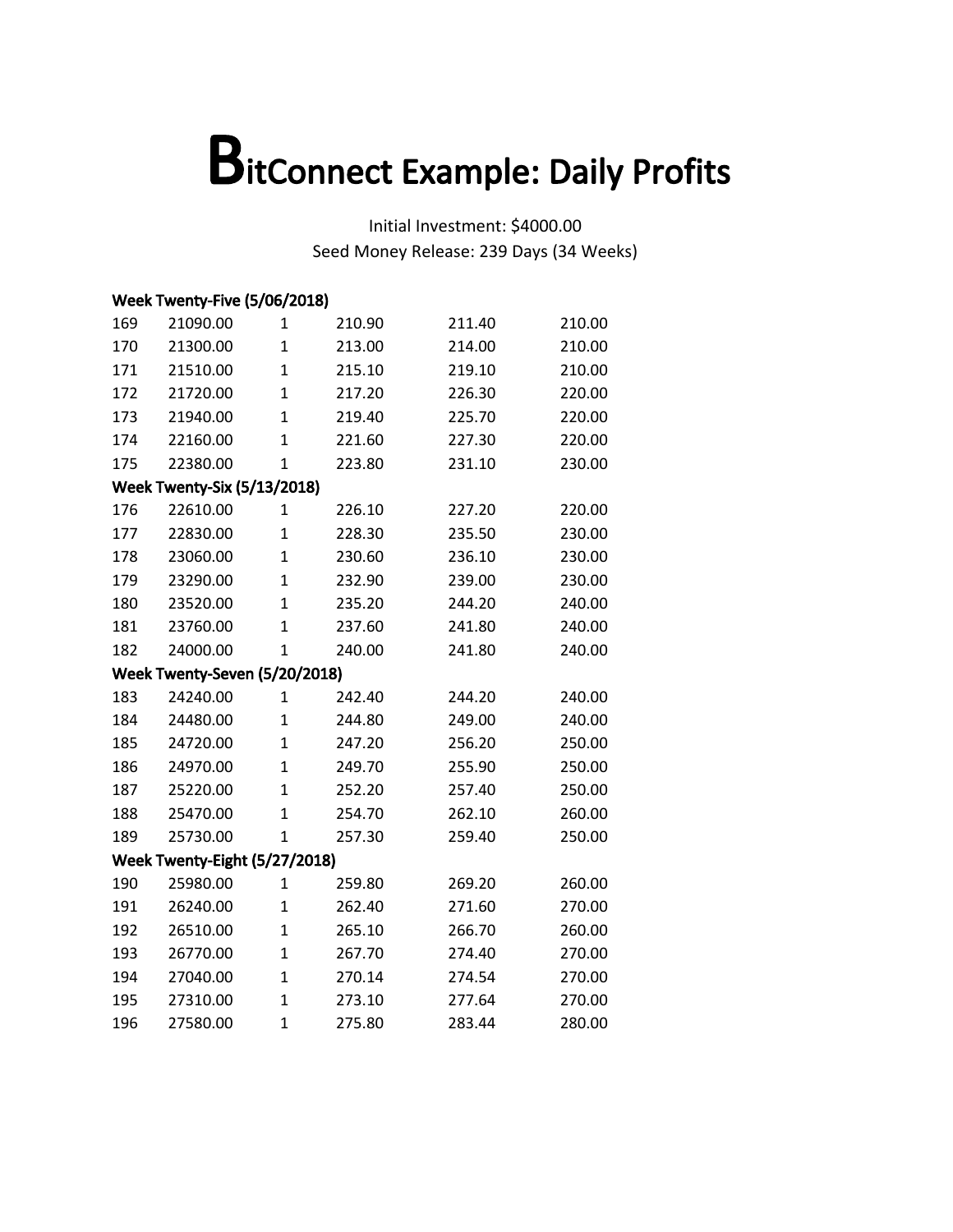|     | Week Twenty-Nine (6/03/2018)       |                |        |        |        |  |  |  |
|-----|------------------------------------|----------------|--------|--------|--------|--|--|--|
| 197 | 27860.00                           | $\mathbf 1$    | 278.60 | 282.04 | 280.00 |  |  |  |
| 198 | 28140.00                           | $\mathbf{1}$   | 281.40 | 283.44 | 280.00 |  |  |  |
| 199 | 28420.00                           | $\mathbf{1}$   | 284.20 | 287.64 | 280.00 |  |  |  |
| 200 | 28700.00                           | $\mathbf{1}$   | 287.00 | 294.64 | 290.00 |  |  |  |
| 201 | 28990.00                           | $\mathbf{1}$   | 289.90 | 294.54 | 290.00 |  |  |  |
| 202 | 29280.00                           | $\overline{1}$ | 292.80 | 297.34 | 290.00 |  |  |  |
| 203 | 29570.00                           | $\mathbf{1}$   | 295.70 | 303.04 | 300.00 |  |  |  |
|     | <b>Week Thirty (6/10/2018)</b>     |                |        |        |        |  |  |  |
| 204 | 29870.00                           | $\mathbf{1}$   | 298.70 | 301.74 | 300.00 |  |  |  |
| 205 | 30170.00                           | $\mathbf{1}$   | 301.70 | 303.44 | 300.00 |  |  |  |
| 206 | 30470.00                           | $\mathbf{1}$   | 304.70 | 308.14 | 300.00 |  |  |  |
| 207 | 30770.00                           | $\mathbf 1$    | 307.70 | 315.84 | 300.00 |  |  |  |
| 208 | 31070.00                           | $\mathbf{1}$   | 310.70 | 316.54 | 300.00 |  |  |  |
| 209 | 31370.00                           | $\mathbf{1}$   | 313.70 | 320.24 | 310.00 |  |  |  |
| 210 | 31680.00                           | $\mathbf{1}$   | 316.80 | 317.04 | 310.00 |  |  |  |
|     | <b>Week Thirty-One (6/17/2018)</b> |                |        |        |        |  |  |  |
| 211 | 31990.00                           | $\mathbf{1}$   | 319.90 | 326.94 | 320.00 |  |  |  |
| 212 | 32310.00                           | $\mathbf{1}$   | 323.10 | 330.04 | 330.00 |  |  |  |
| 213 | 32640.00                           | $\mathbf{1}$   | 326.40 | 326.44 | 320.00 |  |  |  |
| 214 | 32960.00                           | $\mathbf{1}$   | 329.60 | 336.04 | 330.00 |  |  |  |
| 215 | 33290.00                           | $\mathbf{1}$   | 332.90 | 338.94 | 330.00 |  |  |  |
| 216 | 33620.00                           | $\overline{1}$ | 336.20 | 345.14 | 340.00 |  |  |  |
| 217 | 33960.00                           | $\mathbf{1}$   | 339.60 | 344.74 | 340.00 |  |  |  |
|     | <b>Week Thirty-Two (6/24/2018)</b> |                |        |        |        |  |  |  |
| 218 | 34300.00                           | $\mathbf{1}$   | 343.00 | 347.74 | 340.00 |  |  |  |
| 219 | 34640.00                           | $\mathbf{1}$   | 346.40 | 354.14 | 350.00 |  |  |  |
| 220 | 34990.00                           | $\mathbf{1}$   | 349.90 | 354.04 | 350.00 |  |  |  |
| 221 | 35340.00                           | $\mathbf{1}$   | 353.40 | 357.44 | 350.00 |  |  |  |
| 222 | 35690.00                           | $\mathbf{1}$   | 356.90 | 364.34 | 360.00 |  |  |  |
| 223 | 36050.00                           | $\mathbf{1}$   | 360.50 | 364.84 | 360.00 |  |  |  |
| 224 | 36410.00                           | $\mathbf 1$    | 364.10 | 368.94 | 360.00 |  |  |  |